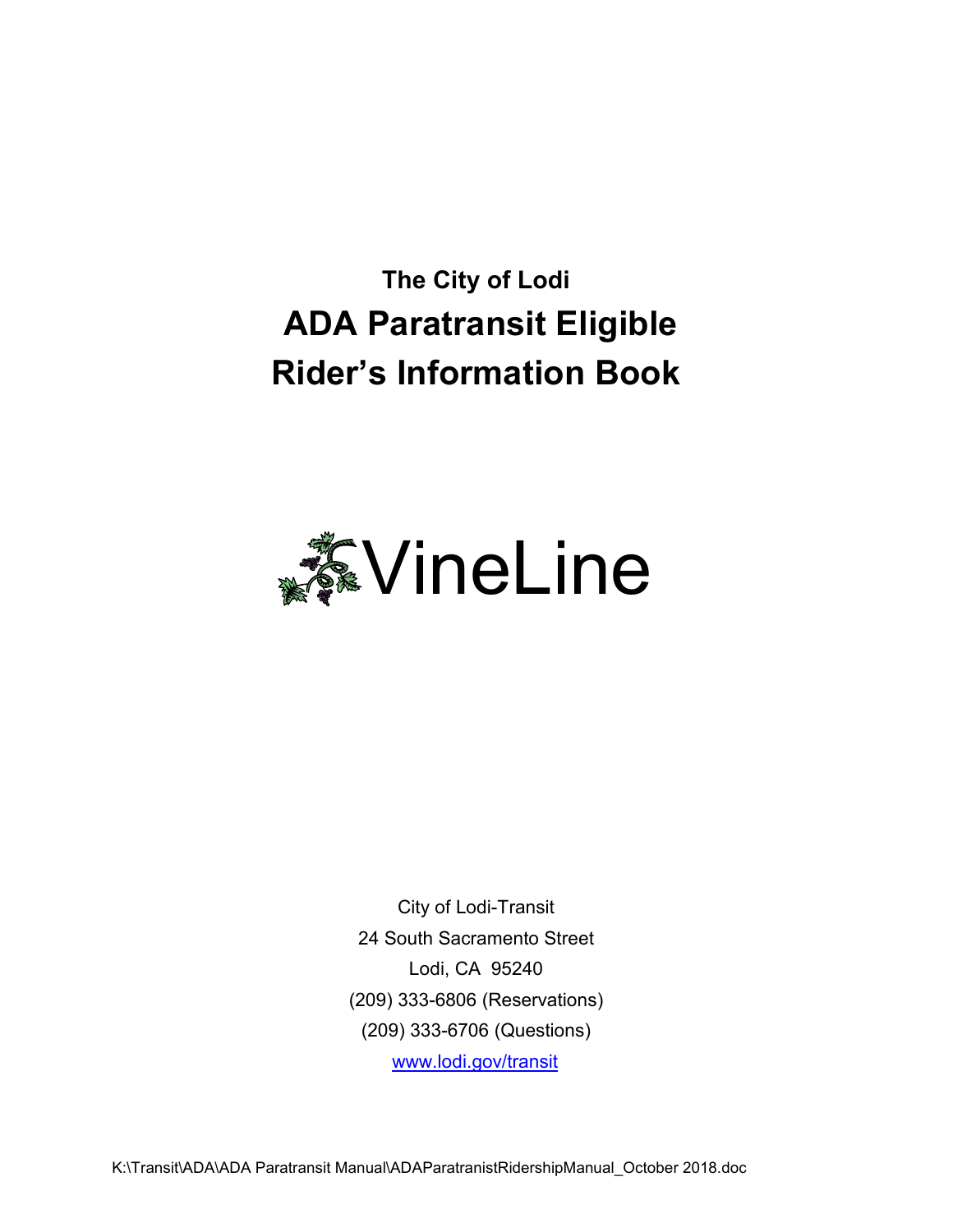# **Table of Contents**

| L.          | <b>Welcome to the City of Lodi VineLine ADA</b>       |  |
|-------------|-------------------------------------------------------|--|
|             |                                                       |  |
| II.         |                                                       |  |
| III.        |                                                       |  |
|             |                                                       |  |
|             | Companions and Personal Care Attendants (PCAs)5       |  |
|             |                                                       |  |
|             |                                                       |  |
|             |                                                       |  |
| IV.         |                                                       |  |
|             |                                                       |  |
|             |                                                       |  |
|             |                                                       |  |
|             |                                                       |  |
|             |                                                       |  |
|             |                                                       |  |
|             |                                                       |  |
| $V_{\cdot}$ |                                                       |  |
|             |                                                       |  |
|             |                                                       |  |
| VI.         |                                                       |  |
|             |                                                       |  |
|             |                                                       |  |
|             |                                                       |  |
| VII.        |                                                       |  |
|             | Guidelines for Requesting/Holding an Appeal Hearing11 |  |
| VIII.       | Using GrapeLine Fixed-Route Public Transit Service    |  |
| IX.         |                                                       |  |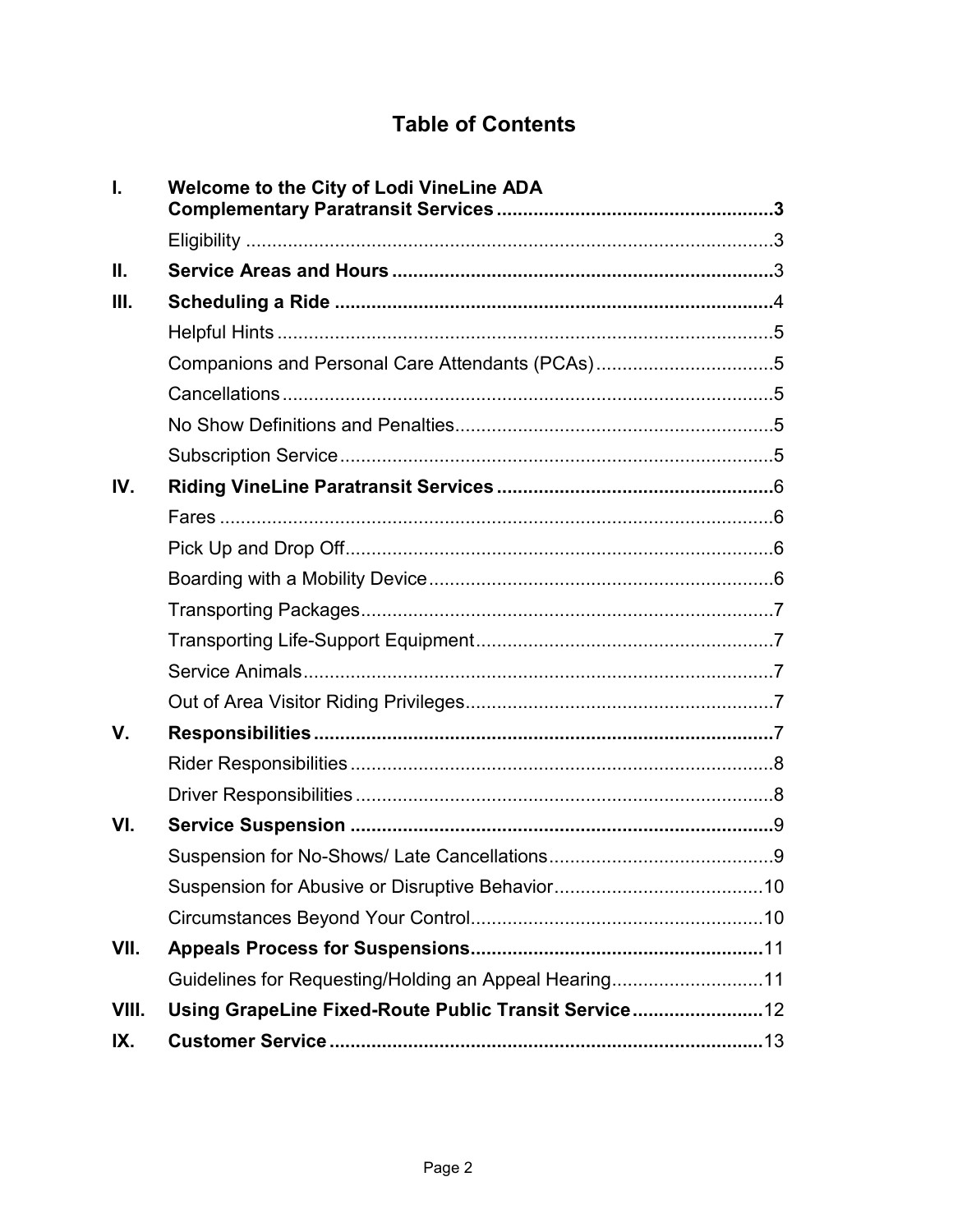# **I. Welcome to the City of Lodi VineLine ADA Paratransit Services**

The VineLine ADA Complementary Paratransit Service is paratransit service provided to individuals who are ADA-certified and are unable to use some or all of the fixed route bus services. VineLine ADA Complementary Paratransit Service provides comparable service to the regular fixed route system in terms of service area, service hours and days.

## **Eligibility**

VineLine ADA Complementary Paratransit Services provides transportation for people who are certified to use ADA Complementary Paratransit service under the rules of the Americans with Disabilities Act (ADA) and federal regulations (49 CFR Section 37.121- 135). Eligibility for ADA Complementary Paratransit Service is open to persons in the following three categories: Conditional, Temporary, Unconditional. Eligibility is based in part on the following:

- 1. Persons unable to navigate the fixed route system.
- 2. Persons whose disability makes it impossible for them to travel to or from the nearest bus stop.

If you believe you have a disability (including mobility, cognitive and visual impairments) that prevents you from independently using lift-equipped accessible fixed-route bus service, you will need to receive an in-person functional assessment through Access San Joaquin to determine your eligibility for the program. Please call (209)943-1111 to schedule an appointment for your functional assessment, and visit www.access-sj.com for more information.

It may be determined, based on your abilities, that you are eligible for some rides but not for others, or it may be determined that you are capable of using the lift-equipped fixed route bus service. All passenger information will be kept confidential except as required by law.

# **II. Service Areas and Hours**

VineLine ADA Paratransit Services operates within the Lodi city limits during the same days and hours as the regular fixed route service.

> Weekdays: 6:10 A.M. to 7:30 P.M. Saturday: 7:30 A.M. to 9:30 P.M. Sunday: 8:30 A.M. to 4:30 P.M.

#### **Reservations can be made during the following times:**

Weekdays: 8:00 A.M. to 6:00 P.M.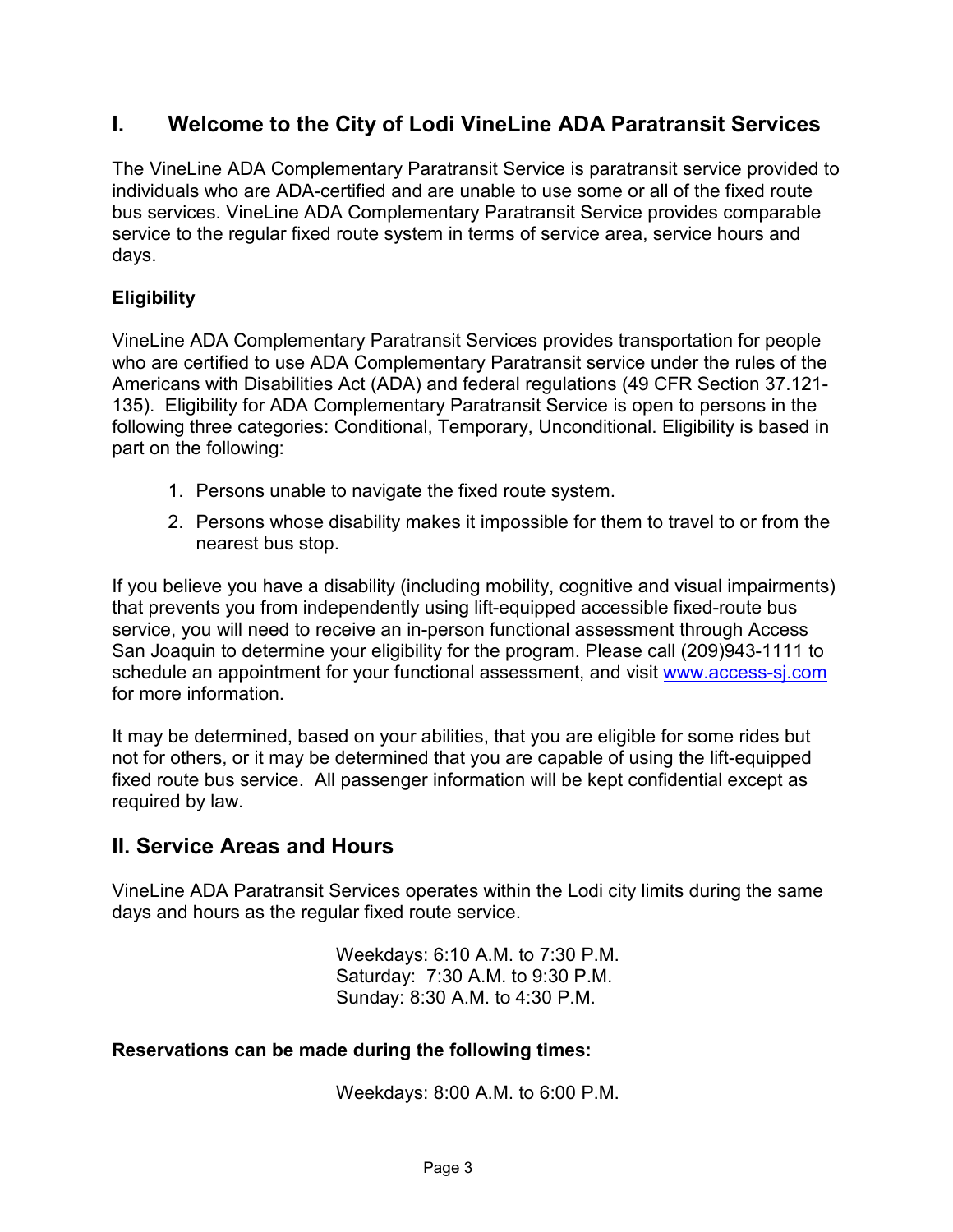#### Saturday: 8:00 A.M. to 6:00 P.M. Sunday: 9:00 A.M. to 3:00 P.M.

No service is provided on the following holidays:

New Years Day, President's Day, Memorial Day, Independence Day, Labor Day, Thanksgiving Day, the day following Thanksgiving, Christmas Eve, and Christmas Day.

Service may be reduced on Thanksgiving Eve Day, Christmas Eve Day and New Year's Eve Day, and will be posted two weeks prior to any reduction.

The service area includes corridors that are within 3/4 mile of the fixed bus route.

# **III. Scheduling a Ride**

To make a reservation, you must call at least the day before your ride, but no more than fourteen (14) days in advance. If you wish to travel the day after a service holiday, a voicemail box is available to take reservations. When you call leave a message with all of the information below as well as a phone number at which you can be reached. When the office opens the next day, all messages will be reviewed and trips scheduled. A dispatcher will call to confirm your trip. Scheduling is done on a first-come, first-serve basis. When calling to reserve a ride, have the following information ready:

- Your first and last name
- Your return telephone number
- Date when you want to travel
- Pick-up address: number, street, apartment number, city, zip code
- Your requested pick-up or drop-off time
- Your requested return time if you require a round trip
- Where you want to go: number, street, suite number, city, zip code
- If you will need to bring a service animal
- If you will be accompanied by a Personal Care Attendant (PCA) and/or companion (including children).
- Any other information the driver should know to assist with your travel needs.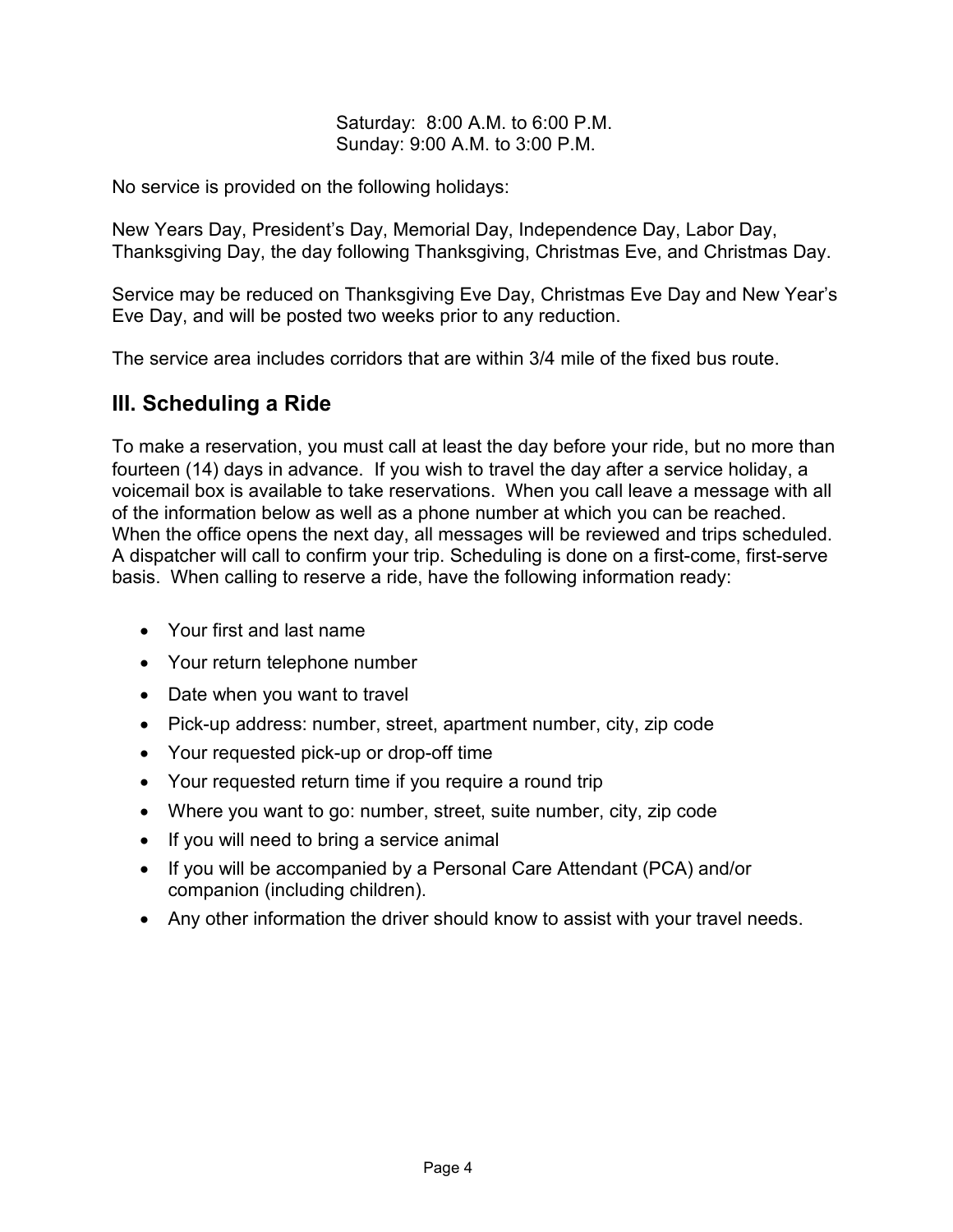### **Helpful Hints**

Due to the high demand of reservation requests, the more advanced notice you can give (up to 14 days in advance), the more likely we will be able to accommodate your needs. However, you may be asked to change your requested pick-up time in order to accommodate your reservation. ADA rules allow VineLine to offer a reservation time up to one hour before or after your requested reservation time.

#### **Companions and Personal Care Attendants (PCAs)**

As an ADA certified rider, you may arrange to bring one (1) companion along on each ride for the same fare that you would pay.

You may also bring a Personal Care Attendant (PCA). A PCA is someone whose assistance is required in order to take your trip on a Paratransit vehicle. Your PCA may ride with you at no charge. Your PCA and companion may both ride with you on the same trip. When making a reservation, please tell the dispatcher if a companion and/or PCA will be riding with you.

#### **Cancellations**

To cancel a trip, please call the reservation line at (209) 333-6806 and speak to a dispatcher. Cancellations can be left on the automated recorder that is available 24 hours a day. If you need to cancel a trip, please remember to contact dispatch as soon as possible, or at least one hour before your scheduled pick-up time. By notifying Transit Dispatch of your cancellation this will help free up space for others to ride and keep program costs down.

#### **No-Show Definitions and Penalties**

You will be considered a no-show if you reserve a ride, but do not meet the vehicle within 5 minutes of its arrival or call to cancel a trip less than one hour before the scheduled pick-up time. The penalty for no-shows is loss of service privileges. Please see 'Suspension for No-Shows' section.

#### **Subscription Service**

If you travel to and from the same destination at the same time and day, you may request to use the VineLine ADA Paratransit Services Subscription Service. This service allows riders to make regular trips without telephoning in reservations or to confirm rides. Subscription riders need only to call to cancel their ride reservation. A change in time, origination, or destination may change your eligibility for a subscription ride. You may discontinue subscription service for a prearranged, specific period of time and may return to subscription service without penalty following the absence. Subscription service may be temporarily discontinued for reasons such as illness, vacation, or school break.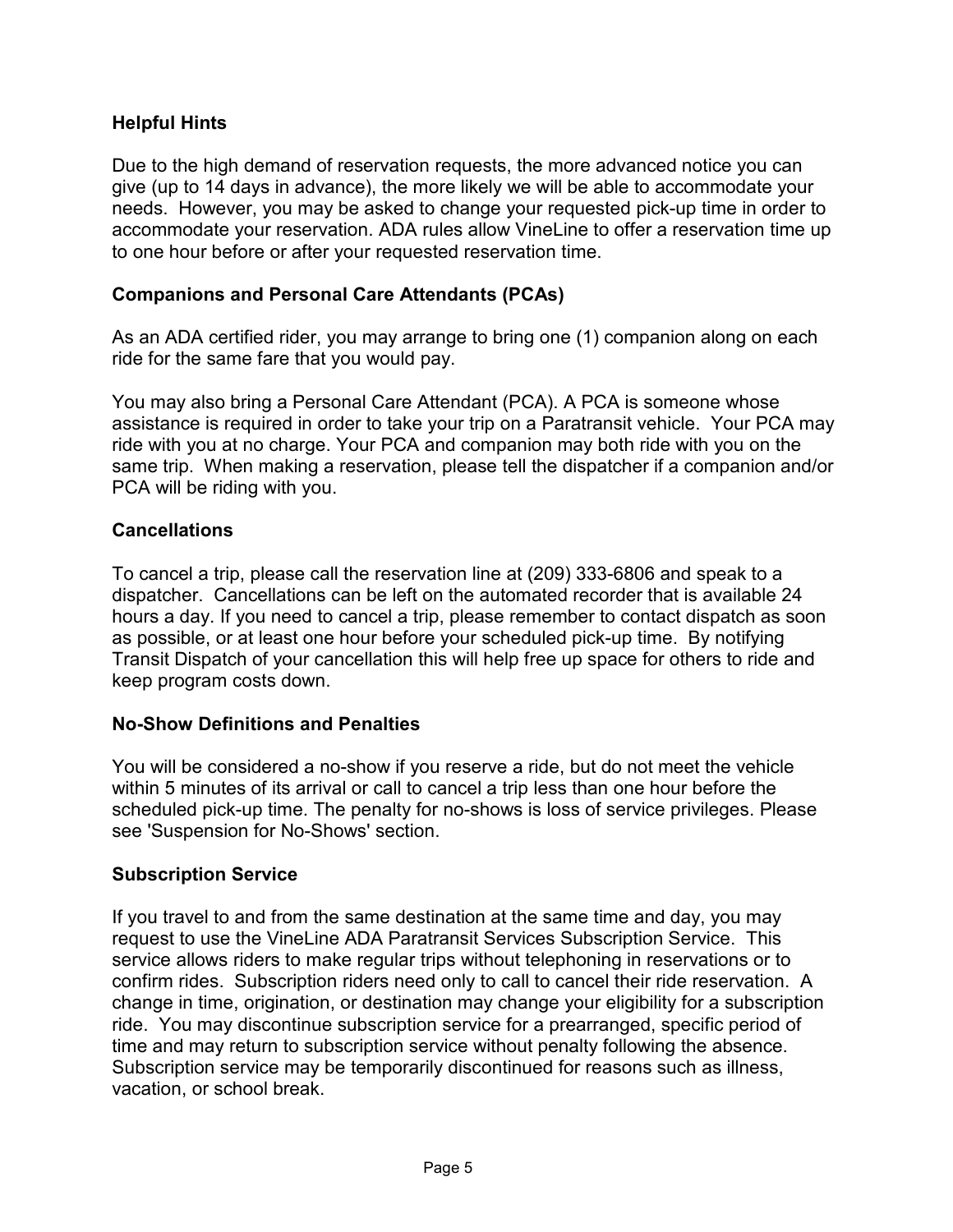Subscription service is limited in accordance with the Americans with Disabilities Act, which states that no more than 50% of the rides at any hour of any day may be subscription rides. Subscription service is available on a first-come, first-served basis. There may be a waiting list for this service.

# **IV. Riding VineLine ADA Paratransit Services**

## **Fares**

All riders must pay a fare. Only a Personal Care Assistant (PCA) traveling with an ADA certified rider is carried free of charge. An ADA passenger may also have one (1) companion who can ride for the same fare of \$2.00.

Fares for VineLine ADA Paratransit Services are:

| ADA Paratransit Single Ride  | \$2.00  |
|------------------------------|---------|
| ADA Paratransit 10 Ride Pass | \$16.00 |

VineLine bus drivers cannot make change so please be sure to have the exact fare ready in cash.

## **Pick-up and Drop Off**

You can expect to be picked up within a 10-minute window prior or 20-minute window after scheduled pick up reservation time for Vineline reservations. You should be ready to board the vehicle at the beginning of your pick-up window.

A Paratransit vehicle arriving any time within the pick-up window will wait up to 5 minutes for the passenger. It is important to remember that buses arriving within 10 minutes before or 20 minutes after the scheduled pick-up time are considered on time and within the time window. Should a vehicle arrive early (for example, 20 minutes prior to pick-up reservation), you are not required to board until 10 minutes before the scheduled time (at the beginning of the pick-up window). You will not be considered a no-show if you refuse a ride that arrives later than 20 minutes after scheduled pick up reservation.

### **Boarding with a Mobility Device**

All vehicles are equipped with passenger lifts that meet ADA specifications. Lifts will accommodate mobility devices such as wheelchairs and scooters up to 800 pounds, including the passenger. Mobility devices that exceed this standard may not be transported.

If you need a passenger lift to board a vehicle, the driver will assist you. All drivers are trained to operate the lift. If needed, you may also board the vehicle while standing on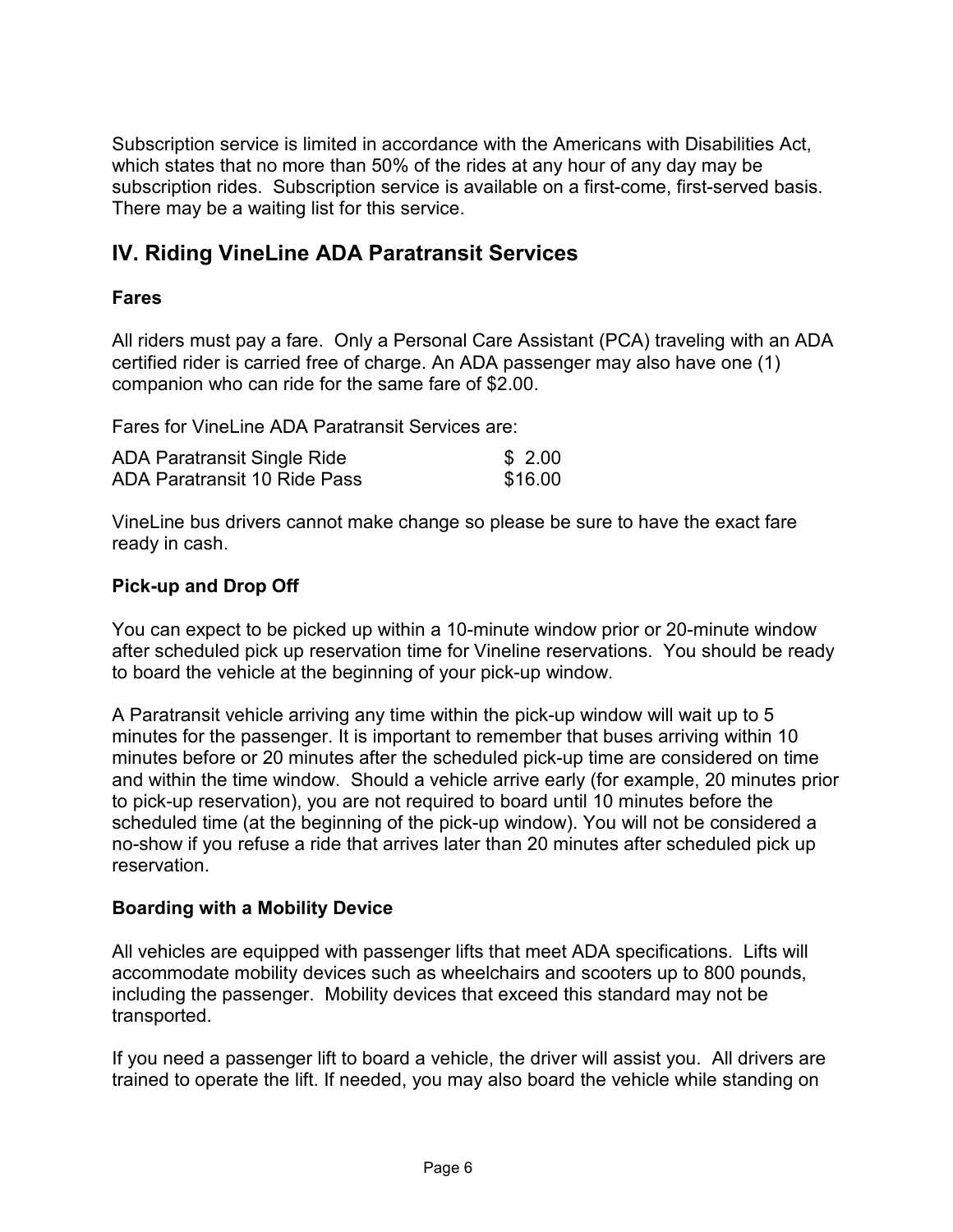the lift. For your safety, please make sure your wheelchair or other mobility device is maintained in accordance to manufacturer's specifications.

## **Transporting Packages**

Since the vehicle will be shared with other passengers, riders should limit their number of packages to one armload or the equivalent of 2 grocery bags. Packages must be transported on your lap or under the seat. Passengers may also utilize a small personal cart for their packages. Drivers must adhere to a schedule and cannot assist with packages. For the safety of all riders, you may not transport explosives, acids, flammable liquids, or other hazardous materials.

## **Transporting Life-Support Equipment**

You may bring a respirator, portable oxygen, and/or other life-support equipment as long as it does not violate laws or rules related to transportation of hazardous materials and will fit in the Paratransit vehicle. If you are riding in a wheelchair, these items must be attached to your wheelchair, not wheeled separately.

## **Service Animals**

Service animals are defined as animals that are individually trained to do work or perform tasks for people with disabilities. When you make your reservation, please inform the dispatcher that you will be traveling with a service animals. Pets or 'therapy animals' that are not trained specifically to do work or perform tasks for people with disabilities will not be allowed to board the vehicle.

## **Out-of-Area Visitor Riding Privileges**

VineLine ADA Paratransit Services can provide 30 days of service for ADA-certified persons with disabilities who are visiting from outside the City of Lodi area. Call (209) 333-6806 for additional information.

# **V. Responsibilities**

VineLine ADA Paratransit Services has a short list of common-sense guidelines designed to ensure safety and comfort for all riders as well as the driver.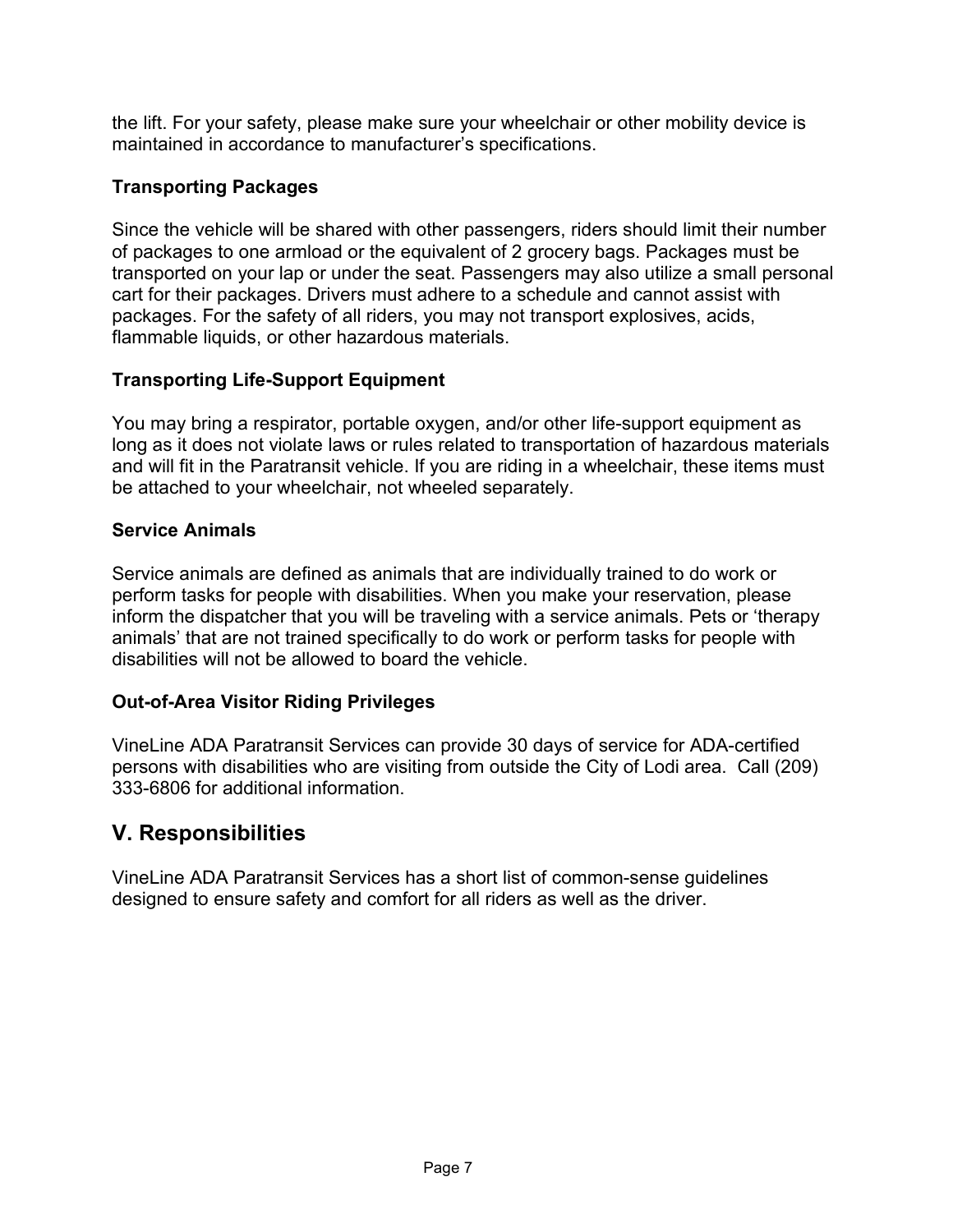## **Rider Responsibilities**

- Read and understand all sections of this Paratransit Services Riders Guide carefully.
- Make reservations at least one or more days in advance.
- Be ready at pick-up location and be on time.
- Call to inquire if the vehicle has not arrived by the end of the 20-minute window.
- Call to cancel unneeded rides as soon as possible; avoid no-shows.
- Pay the correct fare in cash, or discount tickets (drivers do not make change).
- Wear seat belts
- Avoid distracting the driver or annoying other passengers with inappropriate behavior.
- Maintain wheelchair or other mobility device in a safe condition according to manufacturer's specifications.
- Expect shared-ride service; others may be picked up after or dropped off before you reach your destination.
- Maintain acceptable standards of hygiene.
- No eating, drinking or smoking on board.
- No riding while under the influence of alcohol or illegal drugs.
- No littering in the vehicle.
- Radio, cassette tape players, compact disc players, or other sound generating equipment may only be used with headphones. Music is not permitted to be played aloud.

### **Driver Responsibilities**

- Riders can expect drivers are to adhere to the same standards of common courtesy and personal hygiene as those required of the riders.
- Treat riders with courtesy.
- Be in uniform with visible name tag.
- Stay within the line-of-sight of their vehicle; maintain the assigned service schedule for the convenience of all riders.
- If requested, assist riders when entering and leaving the vehicle.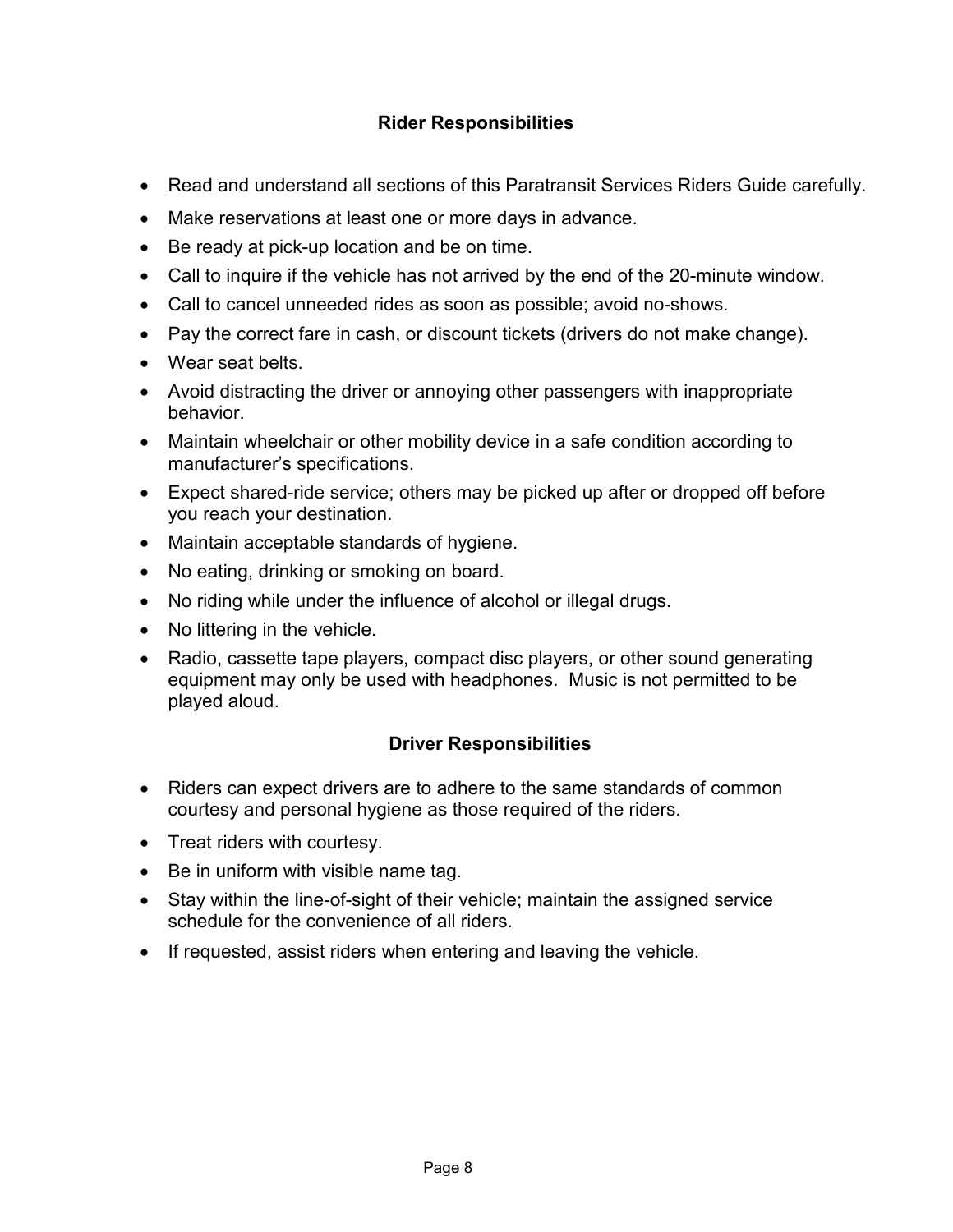Drivers are not permitted to:

- Enter a rider's residence or other buildings.
- Perform any personal care assistance for riders, including but not limited to, assisting riders to dress or lock or unlock any door/gate.
- Load or unload packages or groceries.
- Lift or carry riders.
- Carry riders or wheelchairs up or down steps.
- Accept tips or gratuities.

# **VI. Service Suspension**

Misusing the system can result in suspension of your ADA Paratransit service. The Americans with Disabilities Act reserves ADA Paratransit Services for individuals who are certified as eligible and approved by the City. The following are misuses of the ADA Paratransit services that could lead to suspension.

- 1. Obtaining or using ADA Paratransit services under false pretenses, such as making false or misleading statements on your eligibility application.
- 2. Allowing other non-eligible individuals such as friends or family members to ride using your name.

### **Suspension for No-Shows/ Late Cancellations**

One of our goals is to provide you and other passengers with timely and reliable service. To help us accomplish this goal, City of Lodi has established no-show and late cancellation procedures in conformance with federal regulations.

If you demonstrate a pattern or practice of missing scheduled trips or not cancelling trips within the required time, you may be suspended from service.

- A No-Show is when a Dial-A-Ride (DAR)/VineLine (VL) passenger reserves and schedules a ride but does not meet the vehicle within 5 minutes of its arrival.
- A Late Cancellation is when a DAR/VL passenger fails to cancel a trip more than one (1) hour prior to their scheduled departure time.

If a customer has more than one ride scheduled, having a no-show does not automatically cancel the rest of the rides for the day. It is still the customer's responsibility to call and cancel the remaining rides for the day. If the rides are not cancelled, and the customer does not ride, the result would be additional no-shows.

For each No-Show or Late Cancellation, you will receive a warning notice.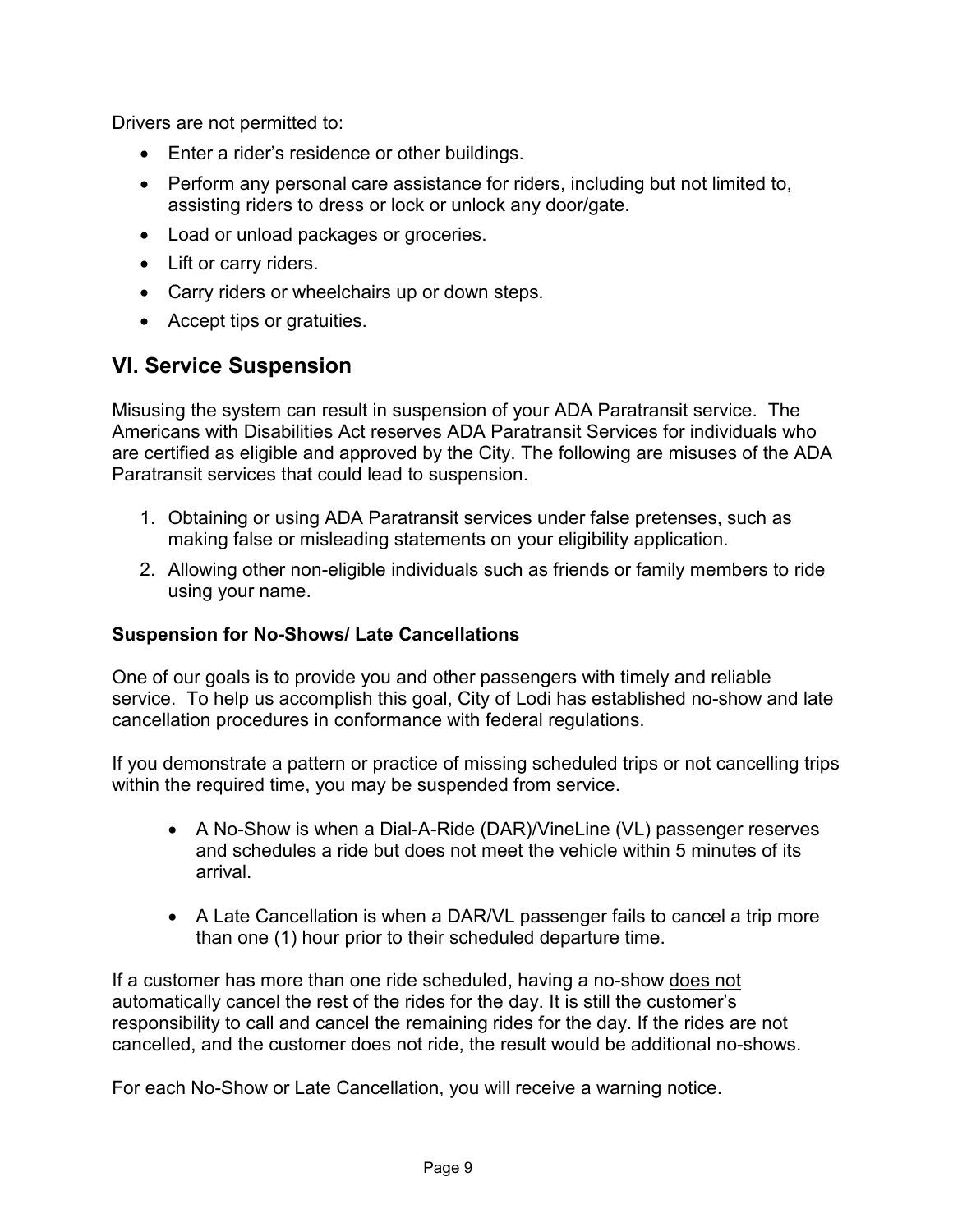#### **If you have received four (4) notices in a rolling six (6) month period and they represent ten percent (10%) or more of your scheduled trips, you will be sent a Suspension Letter**.

A Suspension letter is a written notification sent indicating you may be suspended from service for one (1) week and you may lose your subscription privileges during this time period (if applicable).

## **Suspension for Abusive or Disruptive Behavior**

Disruptive or abusive behavior that endangers passengers, drivers, or the VineLine staff will not be allowed and is cause for suspension.

Disruptive behavior includes, but is not limited to:

- Intimidation or threats of physical harm to drivers or other riders.
- Verbal abuse of drivers, staff, and/or other passengers.
- Unlawful harassment, including unwelcome verbal, non-verbal or physical behavior having sexual, violent, or racial connotations.
- Unauthorized use of vehicle equipment.
- Defacing equipment.

Repeated violation of riding rules, including:

- Smoking, eating, and drinking on vehicles.
- Refusing to remain seated with seat belt on.

### **Circumstances Beyond Your Control**

Examples of situations not within the passengers control may include but are not limited to:

- A sudden personal emergency
- Sudden or worsening illness

If an investigation reveals your disruptive behavior is due to a disability and is beyond your control, your service may not be suspended. However, VineLine may require you to travel with a Personal Care Attendant (PCA). If your PCA cannot help you to control your behavior, and/or a safety problem continues to exist, your service may be discontinued.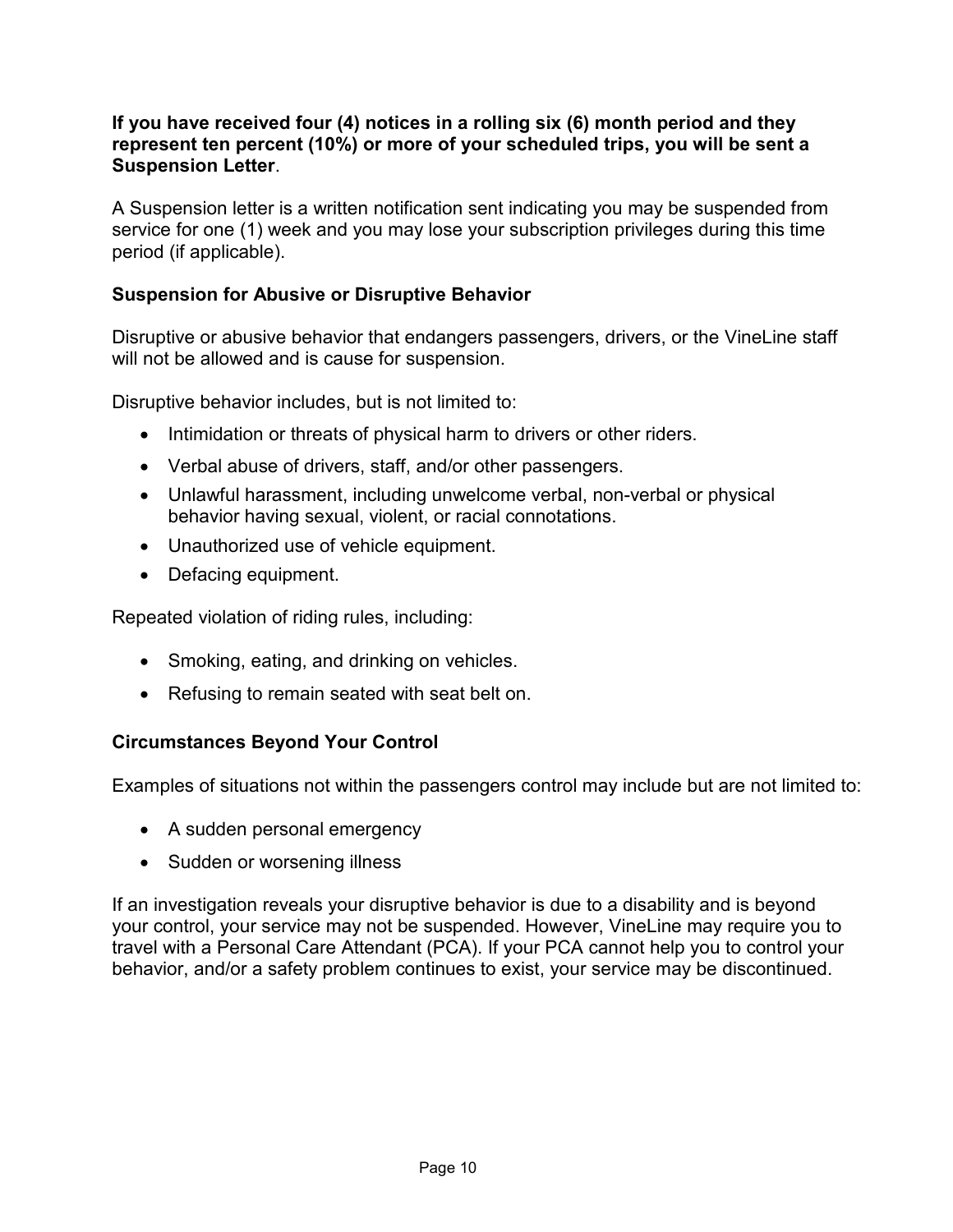# **VII. Appeals Process for Suspensions**

If you disagree with a suspension, you have the right to appeal the decision. Please mail a brief letter, within 60 days of the suspension notice, stating the reasons for the appeal to:

> City of Lodi Public Works Department Attention: Transit Administration Appeal P. O. Box 3006 Lodi, CA 95241-1910.

The City Manager has appointed an Administrative Appeals Panel. Upon receipt of your letter, this Panel will review all relevant materials associated with the appeal. The panel will be comprised of transportation and city official representatives. The appeals process will be carried out in accordance with federal regulations.

An explanation of the appeals process is listed below:

- Appeals must be filed no later than 60 days after the receipt of the suspended service notification.
- Appeals must be filed in writing or on an audio file; and accommodations will be made for persons unable to do so.
- An Administrative Appeals Hearing will be held to provide an opportunity for the person appealing to present information and arguments.
- A written decision will be made within 30 days and will include the reasons for the suspension.
- Person appealing may not ride the service pending the decision granted at the Administration Appeals Hearing. If a written decision has not been made within 30 days, the person appealing may ride the service.
- **NOTE**: If you are appealing a suspension based on an illegal, seriously disruptive, or violent behavior, you may not ride until the Appeals Panel reviews and removes your suspension.

### **Guidelines for Requesting / Holding an Appeal Hearing**

#### Requirements

- 1. An individual must request an appeal within 60 calendar days of the denial of their initial application or suspension.
- 2. An individual must have an opportunity to be heard in person to present information and arguments.
- 3. There must be a separation of function between those involved in the initial determination and those deciding appeals.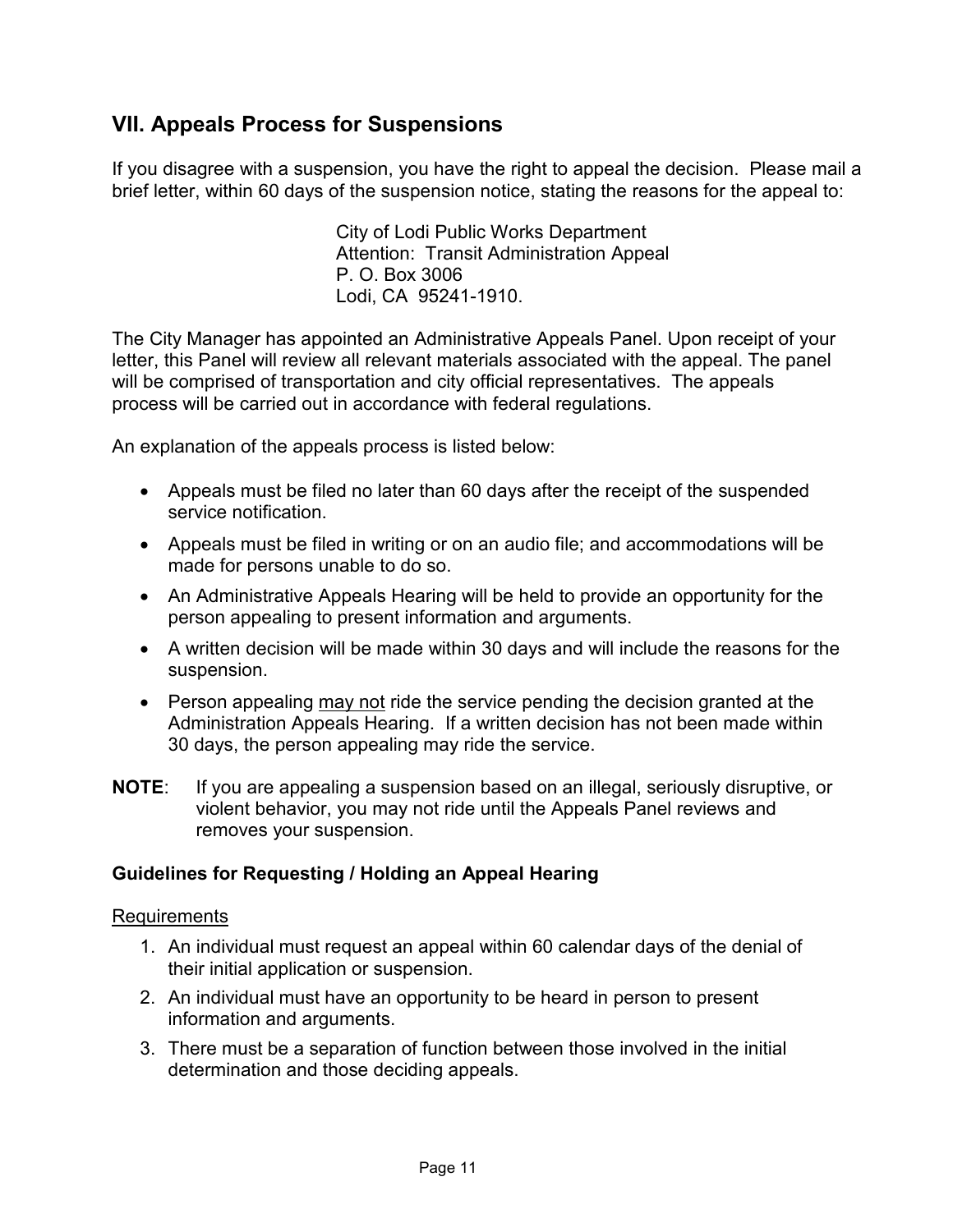- 4. Written notification of the appeal decision, stating the reasons for the finding, must be provided.
- 5. Presumptive eligibility must be granted to the individual if a decision is not made within 30 days of the completion of the appeals process.

### Process

- 1. Written appeal is submitted to the Transportation Manager, who schedules the appeal hearing.
- 2. At appeals hearing, introductions of panel members, passenger and presiding members.
- 3. An explanation of conflict of interest should an individual have a professional or personal relationship with a decision-maker.
- 4. An explanation of the appeal policy and the applicant's rights to ensure that there is a clear understanding of process.
- 5. The basis on which decisions will be reached (e.g., majority vote, etc.).
- 6. A brief overview of eligibility/suspension policy to ensure that the applicant/passenger has a clear understanding of key issues such as the functional nature and trip-by-trip nature of ADA Paratransit eligibility.
- 7. A summary of initial determination / suspension findings and the informal review findings.
- 8. An opportunity for the applicant and/or his/her representative to provide additional information or dispute the initial determination/suspension findings.
- 9. An opportunity for the hearing officer or panel members to ask the applicant or his/her representative questions and other persons involved.
- 10. Appeals panel deliberates and makes a decision on course of action, with written decision concerning the appeal so that the applicant clearly understands what will happen following the hearing.
- 11. Restatement of services or eligibility or denials / suspensions upheld.

# **VIII. Using GrapeLine Fixed-Route Public Transit Services**

Listed below are some benefits of the City of Lodi GrapeLine fixed-route system:

Senior citizens and people with disabilities are eligible for reduced fares on the Grapeline fixed route. Fares for senior/disabled on fixed route are as follows:

| Senior/Disabled/Medicare Card         | \$ 0.60 |
|---------------------------------------|---------|
| Senior/Disabled/Medicare 10-ride Pass | \$ 6.00 |
| Senior/Disabled Monthly Pass          | \$22.00 |